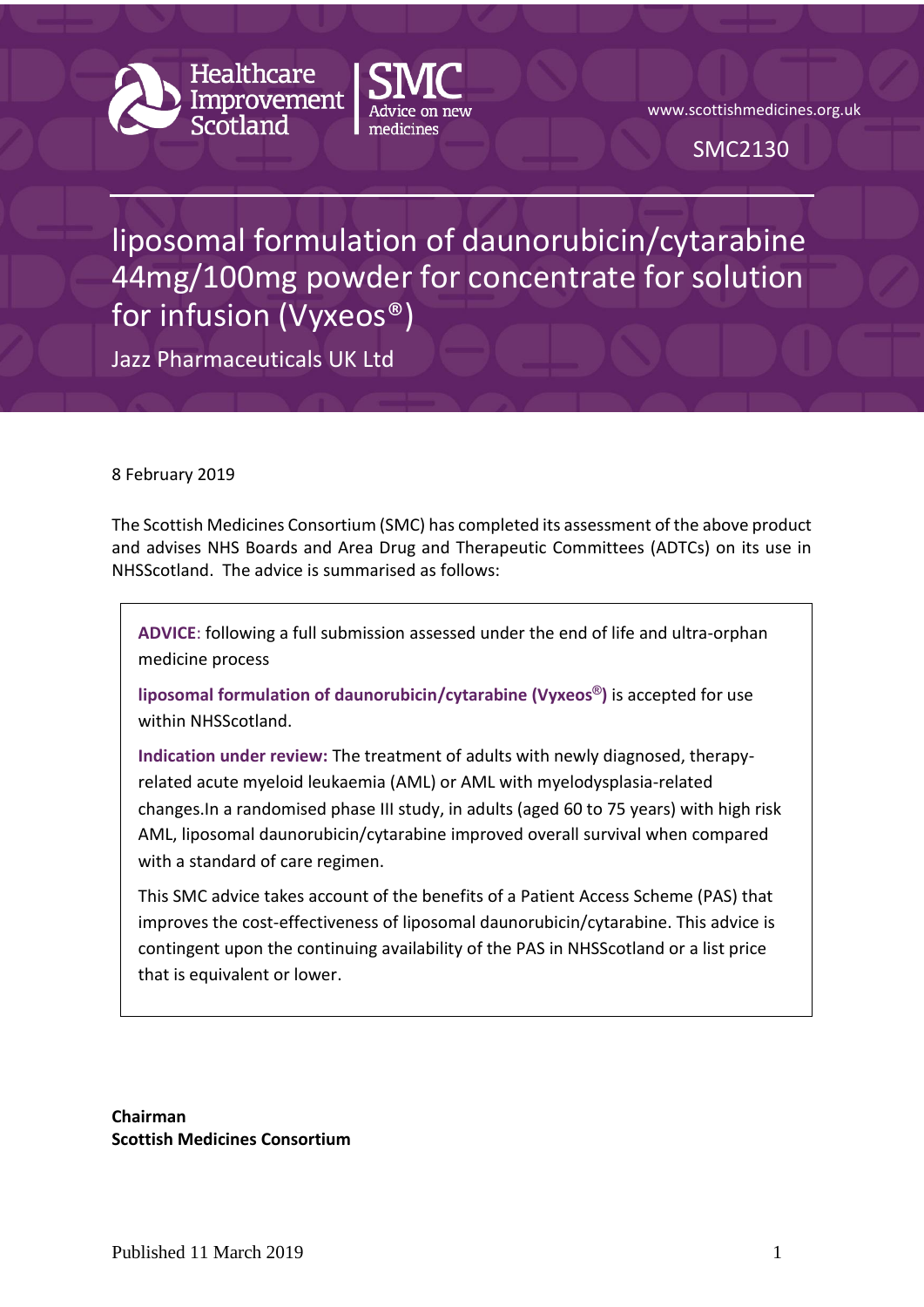#### Indication

The treatment of adults with newly diagnosed, therapy-related acute myeloid leukaemia (t-AML) or AML with myelodysplasia-related changes (AML-MRC).<sup>1</sup>

### Dosing Information

The recommended body surface area based dosing schedule of liposomal daunorubicin/cytarabine, administered intravenously over 90 minutes is:

| <b>Therapy</b> | Dosing schedule                                                                          |  |
|----------------|------------------------------------------------------------------------------------------|--|
| <b>First</b>   | daunorubicin 44mg/m <sup>2</sup> and cytarabine 100mg/m <sup>2</sup> on days 1, 3, and 5 |  |
| induction      |                                                                                          |  |
| Second         | daunorubicin 44mg/m <sup>2</sup> and cytarabine 100mg/m <sup>2</sup> on days 1 and 3     |  |
| induction      |                                                                                          |  |
| Consolidation  | daunorubicin 29mg/m <sup>2</sup> and cytarabine 65mg/m <sup>2</sup> on days 1 and 3      |  |
| cycles         |                                                                                          |  |

A subsequent course of induction may be administered in patients who do not show disease progression or unacceptable toxicity. The attainment of a normal-appearing bone marrow may require more than one induction course. Evaluation of the bone marrow following recovery from the previous course of induction therapy determines whether a further course of induction is required. Treatment should be continued as long as the patient continues to benefit or until disease progression up to maximum of two induction courses.

The first consolidation course should be administered 5 to 8 weeks after the start of the last induction.

Consolidation therapy is recommended for patients achieving remission who have recovered to absolute neutrophil count (ANC) >500/microlitre and the platelet count has recovered to greater than 50,000/microlitre in the absence of unacceptable toxicity. A subsequent course of consolidation may be administered in patients who do not show disease progression or unacceptable toxicity within the range of 5 to 8 weeks after the start of the first consolidation. Treatment should be continued as long as the patient continues to benefit or until disease progression, up to a maximum of 2 consolidation courses.

Treatment should be initiated and monitored under the supervision of a physician experienced in the use of chemotherapeutic medicinal products. Liposomal daunorubicin/cytarabine has a different posology than daunorubicin injection and cytarabine injection and it must not be interchanged with other daunorubicin and/or cytarabine containing products.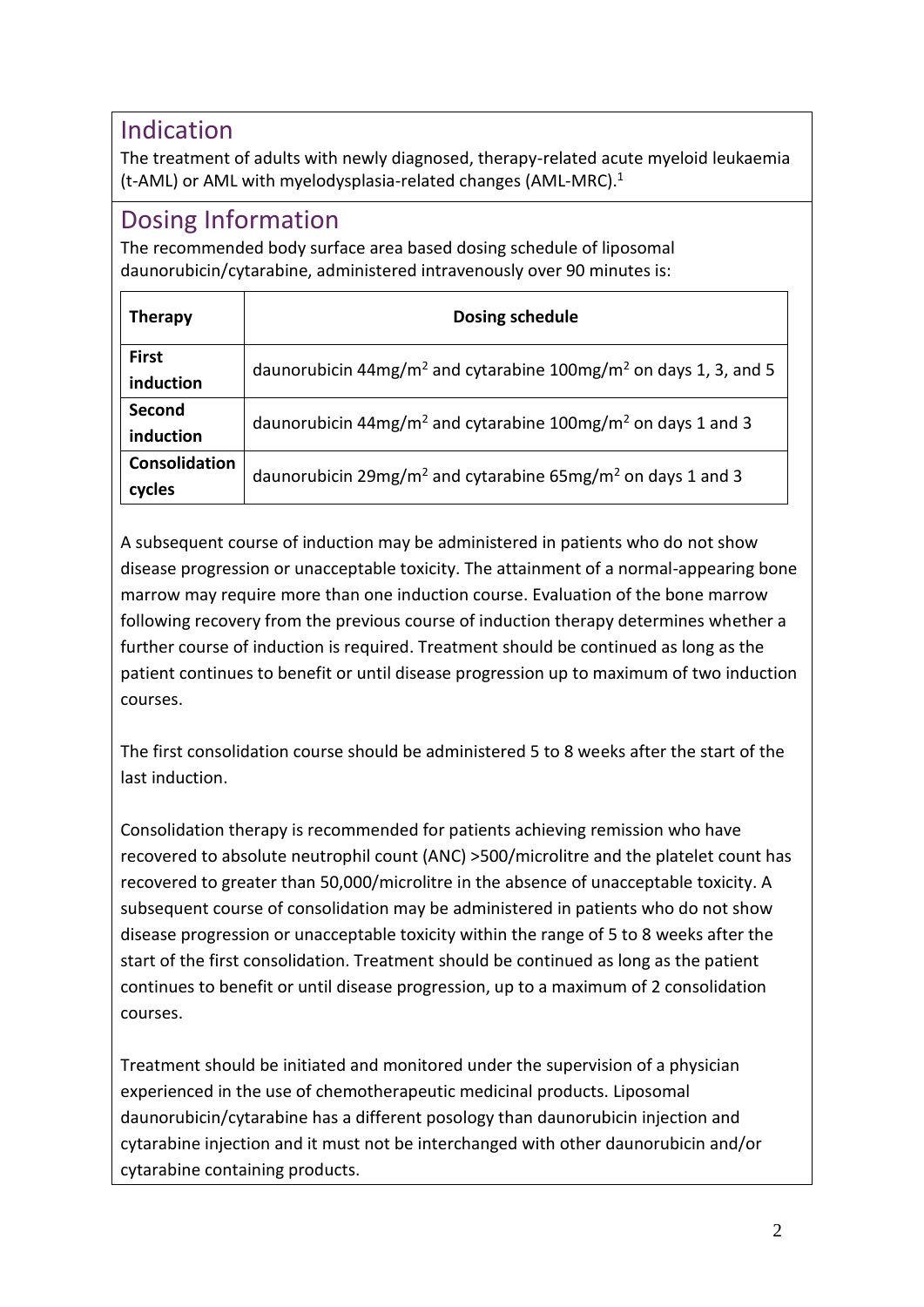See summary of product characteristics (SPC) for further information including dose modification for specific clinical circumstances.<sup>1</sup>

#### Product availability date

03 September 2018

Liposomal formulation of daunorubicin / cytarabine (Vyxeos® ) has been designated an orphan medicine by the European Medicines Agency (EMA) for the treatment of AML. It also meets SMC end of life and ultra-orphan criteria.

### Background

Vyxeos® is a liposomal formulation of a fixed combination of daunorubicin and cytarabine in a 1:5 molar ratio, which has been shown to maximise synergistic antitumour effects in AML. Daunorubicin and cytarabine inhibit DNA replication and have a prolonged plasma half-life when administered in a liposomal formulation. Vyxeos<sup>®</sup> delivers a synergistic combination of daunorubicin and cytarabine to leukaemia cells for a prolonged period of time.<sup>1, 2</sup>

Liposomal daunorubicin/cytarabine for use in this indication has been considered by SMC using its decision-making framework for the assessment of ultra-orphan medicines.

# Nature of condition

AMLs are a heterogeneous group of haematopoietic stem cell disorders which are characterised by incomplete maturation of blood cells and decreased production of normal haematopoietic cells. The associated pancytopenia results in symptoms including fatigue, dyspnoea, infection and bleeding. Incidence increases with age (at least half of people diagnosed are over 65 years old), male sex and European descent.<sup>3, 45</sup> High risk (secondary) AML, which includes AML caused by previous treatment with chemotherapy or radiotherapy (therapy-related AML) and AML with myelodysplasia-related changes, is a biologically distinct subcategory of AML and accounts for a substantial proportion of patients with the disease.<sup>6</sup> Initial treatment is split into an induction phase, such as conventional daunorubicin plus cytarabine '3+10' chemotherapy or fludarabine, cytarabine, granulocyte-colony stimulating factors and idarubicin (FLAG-Ida) regimens, and a consolidation phase, indicated upon clinical and haematological remission. Choice of treatment is determined by the fitness of the patient to receive intensive induction chemotherapy; this includes a risk assessment of treatment-associated mortality, particularly in older patients, those with poorer performance status, or complicating co-morbidities. Patients in remission may be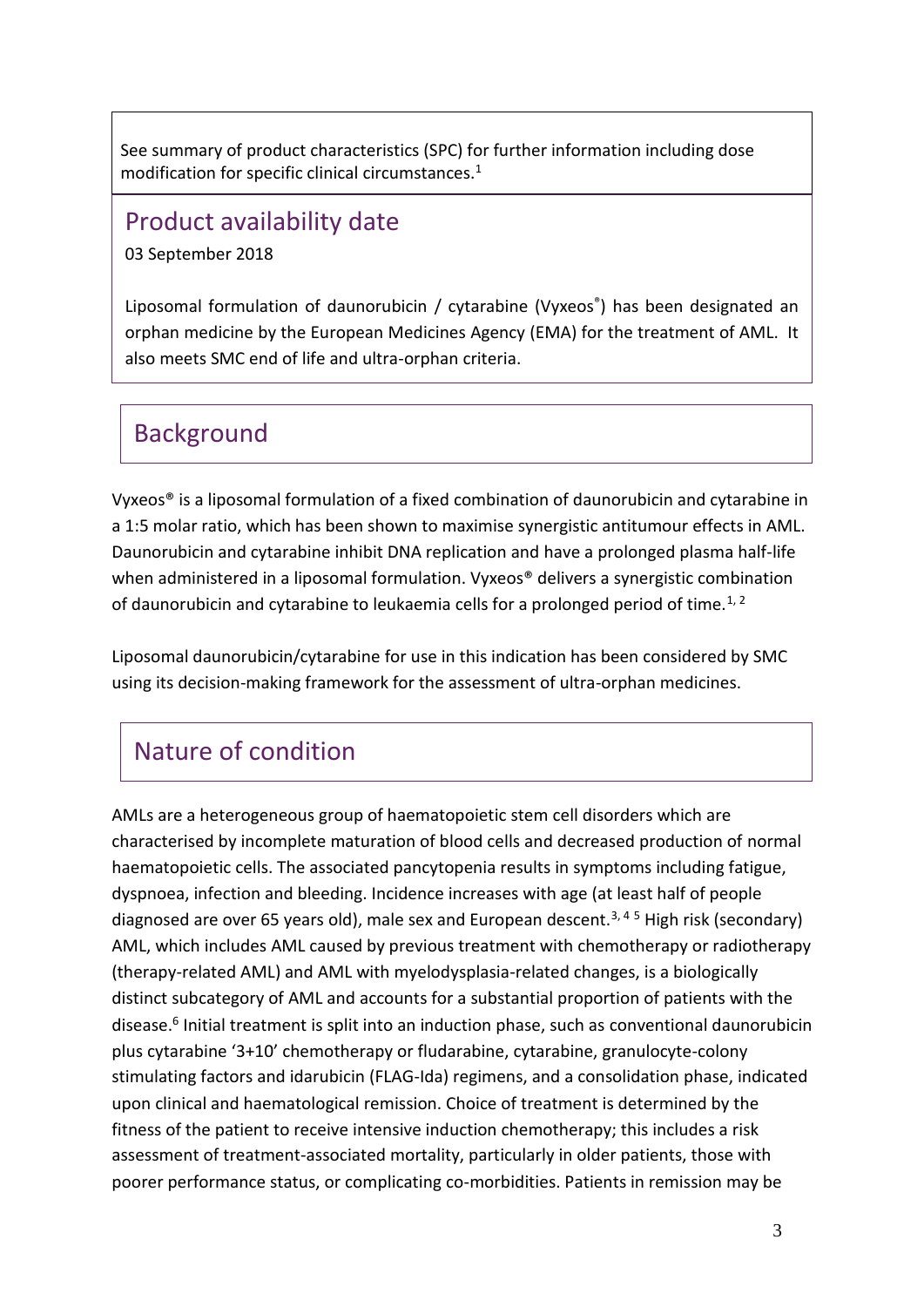suitable for HSCT, which is given with curative intent. Patients considered not suitable for intensive induction therapy are managed with palliative systemic treatment such as lowdose cytarabine, or entry into clinical trials, or with best supportive care.<sup>3,7</sup> Midostaurin and gemtuzumab ozogamicin have recently been accepted for use by SMC in subgroups of patients with AML.

Treatment related AML and AML with myelodysplasia related changes are associated with poorer prognosis than with *de novo* AML. Clinical experts consulted by SMC highlighted unmet need due to poor outcomes with current chemotherapy. Patients with secondary AML have been reported to have a median overall survival between 6 and 14 months.<sup>8</sup> Liposomal daunorubicin/cytarabine is an EMA orphan and also meets SMC end of life and ultra-orphan criteria.

SMC patient group submissions described how AML is an aggressive form of leukaemia which is often diagnosed following emergency presentation. Patients with secondary AML have an extremely poor prognosis. Current therapies were described as being extremely toxic and frequently require prolonged inpatient admission. Patient groups outlined how in addition to the significant symptom burden, the emotional impact of diagnosis can affect the mental health of patients, with patients reporting anxiety or depressive feelings. Emotional stress also affects carers and family members. Patients with AML often have difficulty performing some activities of daily living and may have problems taking care of themselves. Work / education can also be affected with either reduction of hours or cessation altogether, with associated financial consequences.

# Impact of new technology

#### **Summary of evidence on comparative efficacy**

The evidence to support the efficacy and safety of liposomal daunorubicin/cytarabine comes from Study 301, which was an open-label, randomised, multicentre, phase III study comparing liposomal daunorubicin/cytarabine with a conventional daunorubicin plus cytarabine '3+7' regimen. The study enrolled patients aged 60 to 75 years at the time of diagnosis of AML, which had to be in accordance with World Health Organisation (WHO) criteria<sup>9</sup>, and required confirmation of therapy related AML, AML with a history of myelodysplasia (MDS), AML with a history of chronic myelomonocytic leukaemia (CMML) or *de novo* AML with karyotypic abnormalities characteristic of MDS. Eligible patients had an Eastern Cooperative Oncology Group (ECOG) performance status 0 to 2, a cardiac ejection fraction ≥50%, and could have had prior treatment with hypomethylating agents, such as azacitidine or decitabine for MDS or CMML. 2, 10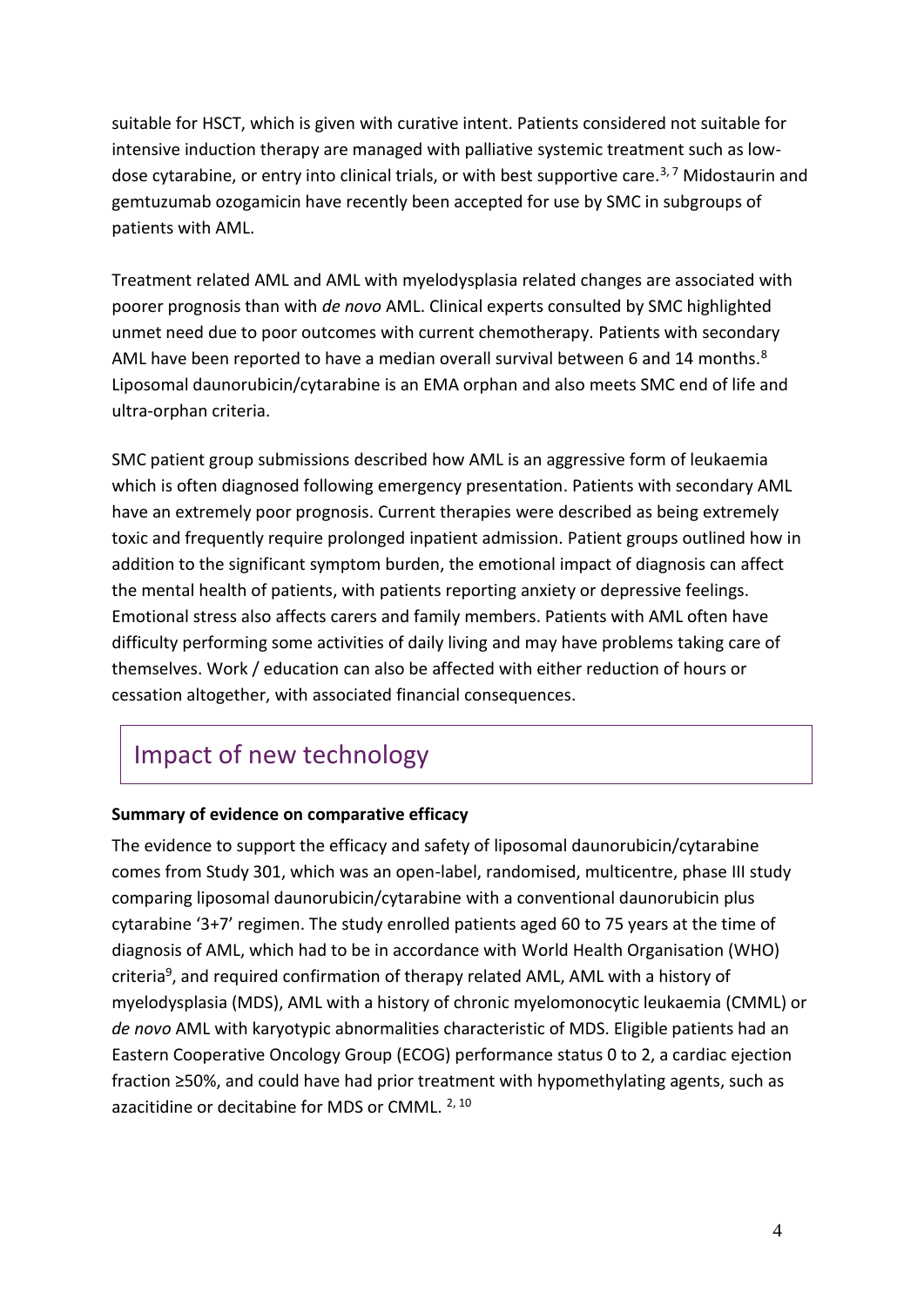Patients were randomised equally to receive liposomal daunorubicin/cytarabine or a regimen of conventional daunorubicin plus cytarabine '3+7' as induction and consolidation chemotherapy, detailed in Table 1 below. Patients were stratified by age (60 to 69 years and 70 to 75 years) and AML type (therapy-related AML, AML with a history of MDS with and without prior hypomethylating agents, AML with a history of CMML, and *de novo* AML with MDS-related cytogenetic abnormalities).<sup>2, 10</sup> Patients could receive up to two cycles of induction chemotherapy to achieve complete remission (CR) or CR without complete neutrophil or platelet recovery (CRi) followed by up to two cycles of consolidation (post remission) therapy. The number of induction and consolidation cycles a patient received depended on their response to treatment, confirmed by bone marrow assessement.<sup>2, 10</sup>

|                                                                                     | Liposomal                             | <b>Conventional daunorubicin</b>    |  |
|-------------------------------------------------------------------------------------|---------------------------------------|-------------------------------------|--|
|                                                                                     | daunorubicin/cytarabine               | plus cytarabine '3+7'               |  |
| First induction                                                                     | Liposomal daunorubicin                | daunorubicin 60mg/m <sup>2</sup> on |  |
|                                                                                     | $44$ mg/m <sup>2</sup> and cytarabine | days 1 to 3 with cytarabine         |  |
|                                                                                     | 100mg/m <sup>2</sup> by 90 minute IV  | $100mg/m2/day$ administered         |  |
|                                                                                     | infusion on days 1, 3, and 5          | by 7 day continuous IV              |  |
|                                                                                     |                                       | infusion                            |  |
| Second induction cycle could be administered for patients if a day 14 bone marrow   |                                       |                                     |  |
| assessment did not show hypoplastic marrow                                          |                                       |                                     |  |
| Second induction                                                                    | Liposomal daunorubicin                | daunorubicin 60mg/m <sup>2</sup> on |  |
|                                                                                     | $44mg/m2$ and cytarabine              | days 1 and 2 with cytarabine        |  |
|                                                                                     | 100mg/m <sup>2</sup> by 90 minute IV  | 100mg/m <sup>2</sup> /day by 5 day  |  |
|                                                                                     | infusion on days 1 and 3              | continuous IV infusion              |  |
| Consolidation treatment was administered to patients with CR or CRi after induction |                                       |                                     |  |
| First consolidation                                                                 | Liposomal daunorubicin                | daunorubicin 60mg/m <sup>2</sup> on |  |
|                                                                                     | 29mg/m <sup>2</sup> and cytarabine    | days 1 and 2 with cytarabine        |  |
| Second consolidation                                                                | 65mg/m <sup>2</sup> by 90 minute IV   | 100mg/m <sup>2</sup> /day by 5 day  |  |
|                                                                                     | infusion on days 1 and 3              | continuous IV infusion              |  |

| Table 1: Details of Study 301 liposomal daunorubicin/cytarabine and '3+7' induction and |  |
|-----------------------------------------------------------------------------------------|--|
| consolidation cycles. $2,10$                                                            |  |

IV=intravenous, CR=complete response, CRi=complete response and incomplete recovery

Performance of allogenic haematopoetic stem cell transplant (HSCT) was at the discretion of the treating clinician.<sup>2, 10</sup> The use of concomitant treatments such as prophylactic antimicrobials for patients with an absolute neutrophil count <0.5x10<sup>9</sup>/L, transfusion support and growth factor were as per institutional protocol and according to American Society of Clinical Oncology criteria.<sup>11</sup>

The primary outcome was overall survival, described as the time from randomisation to death from any cause, and was analysed in the intention to treat population which included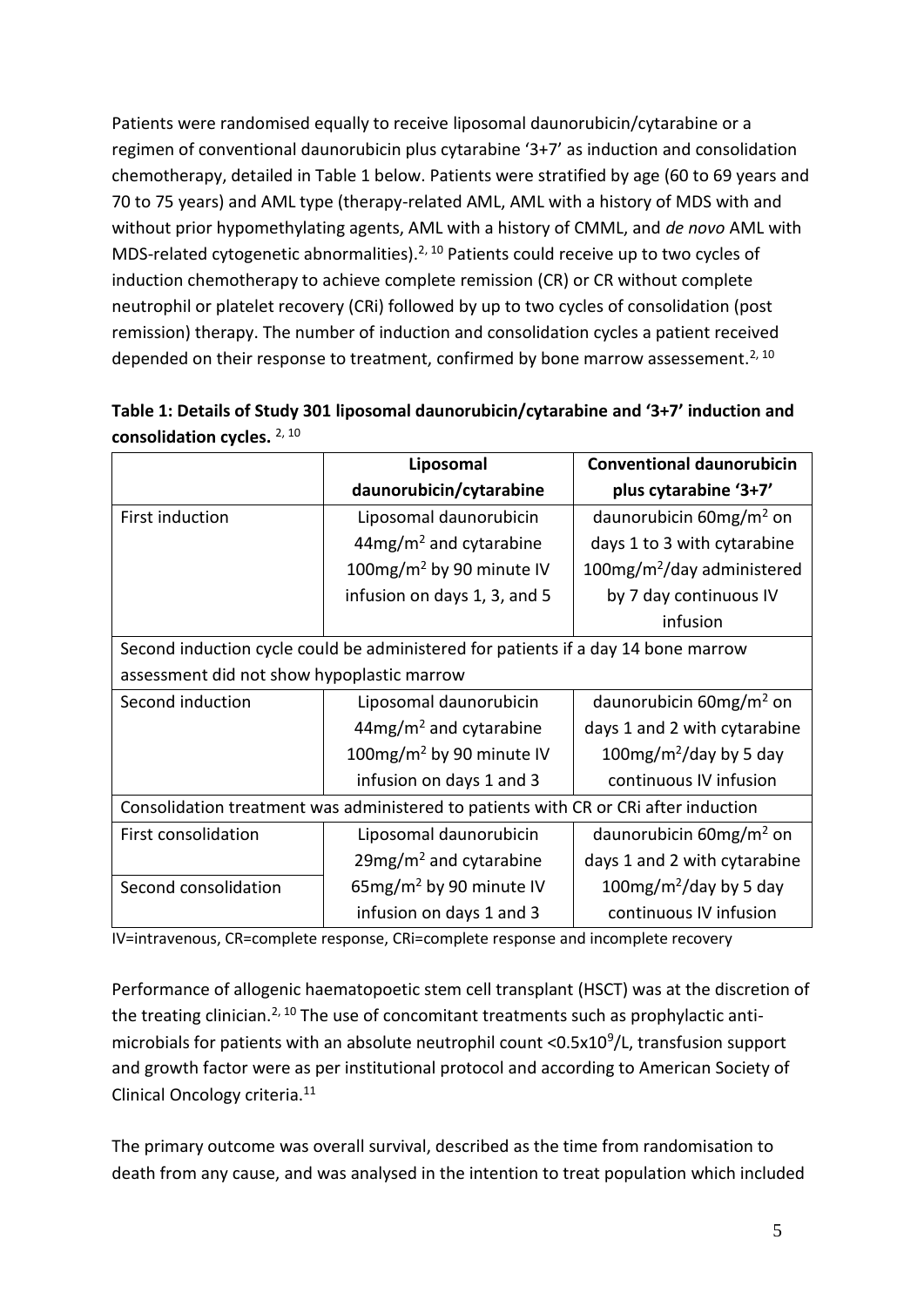all randomised patients. Patients not known to have died by the last follow-up were censored at the time point they were last known to be alive.  $2,10$ 

At the primary analysis, after a median follow-up of 20.7 months, death had occurred in 68% (104/153) of patients in the liposomal daunorubicin/cytarabine group and 85% (132/156) of patients in the '3+7' group. Median overall survival was 9.56 months and 5.95 months respectively, hazard ratio (HR) 0.69 (95% confidence interval [CI]: 0.52 to 0.90),<sup>2, 11</sup>  $p=0.005$ .<sup>11</sup> For the respective groups, Kaplan-Meier estimates of 1 year overall survival were 42% and 28% and of 2-year overall survival were 31% and 12%.<sup>2</sup>

Secondary outcomes included: complete response (which required bone marrow blasts <5%, absence of extramedullary disease, absence of blasts with Auer rods, neutrophils ≥1.0x10<sup>9</sup>/L and platelets ≥100x10<sup>9</sup>/L); complete response with incomplete recovery (criteria were similar to complete response except patients had neutrophil or platelet counts less than those required for a complete response at day 35 or later); event free survival (defined as the time from randomisation to the date of induction treatment failure, relapse from complete response or complete response with incomplete recovery or death from any cause, whichever came first); remission duration (time from achievement of a remission [CR or CRi] to relapse or death from any cause); stem cell transplant rate and morphologic leukaemia-free state (which required bone marrow blasts <5%, plus the absence of extramedullary disease and/or the absence of blasts with Auer rods). Living patients not known to have any of these events were censored on the date of last assessment. Important secondary outcomes are described in Table 2.

|                                   | Liposomal                             | <b>Conventional daunorubicin</b> |  |
|-----------------------------------|---------------------------------------|----------------------------------|--|
|                                   | daunorubicin/cytarabine               | plus cytarabine '3+7'            |  |
|                                   | $(n=153)$                             | $(n=156)$                        |  |
| Complete response <sup>6</sup>    | 37% (57/153)                          | 26% (40/156)                     |  |
|                                   | OR 1.69 (1.03 to 2.78), p=0.04        |                                  |  |
| Complete response plus            | 48% (73/153)                          | 33% (52/156)                     |  |
| complete response with            | OR 1.77 (1.11 to 2.81) p=0.016        |                                  |  |
| incomplete recovery <sup>6</sup>  |                                       |                                  |  |
| Median event free survival,       | 2.5                                   | 1.3                              |  |
| months <sup>11</sup>              | HR 0.74, 95% CI 0.58 to 0.96, p=0.021 |                                  |  |
| Median remission duration,        | $6.9$ (n=73)                          | $6.1$ (n=52)                     |  |
| months <sup>11</sup>              | HR 0.77 (0.47 to 1.26) p=0.294        |                                  |  |
| Allogenic haematopoetic           | 34% (52/153)                          | 25% (39/156)                     |  |
| stem cell transplant <sup>6</sup> | OR 1.54 (0.92 to 2.56) p=0.097        |                                  |  |
| Morphologic leukaemia-            | 69% (87/126)                          | 55% (66/156)                     |  |
| free state <sup>6</sup>           | OR 1.78 (1.05 to 3.03), p=0.017       |                                  |  |

**Table 2. Important secondary outcomes of Study 301.1, 2, 6, 11**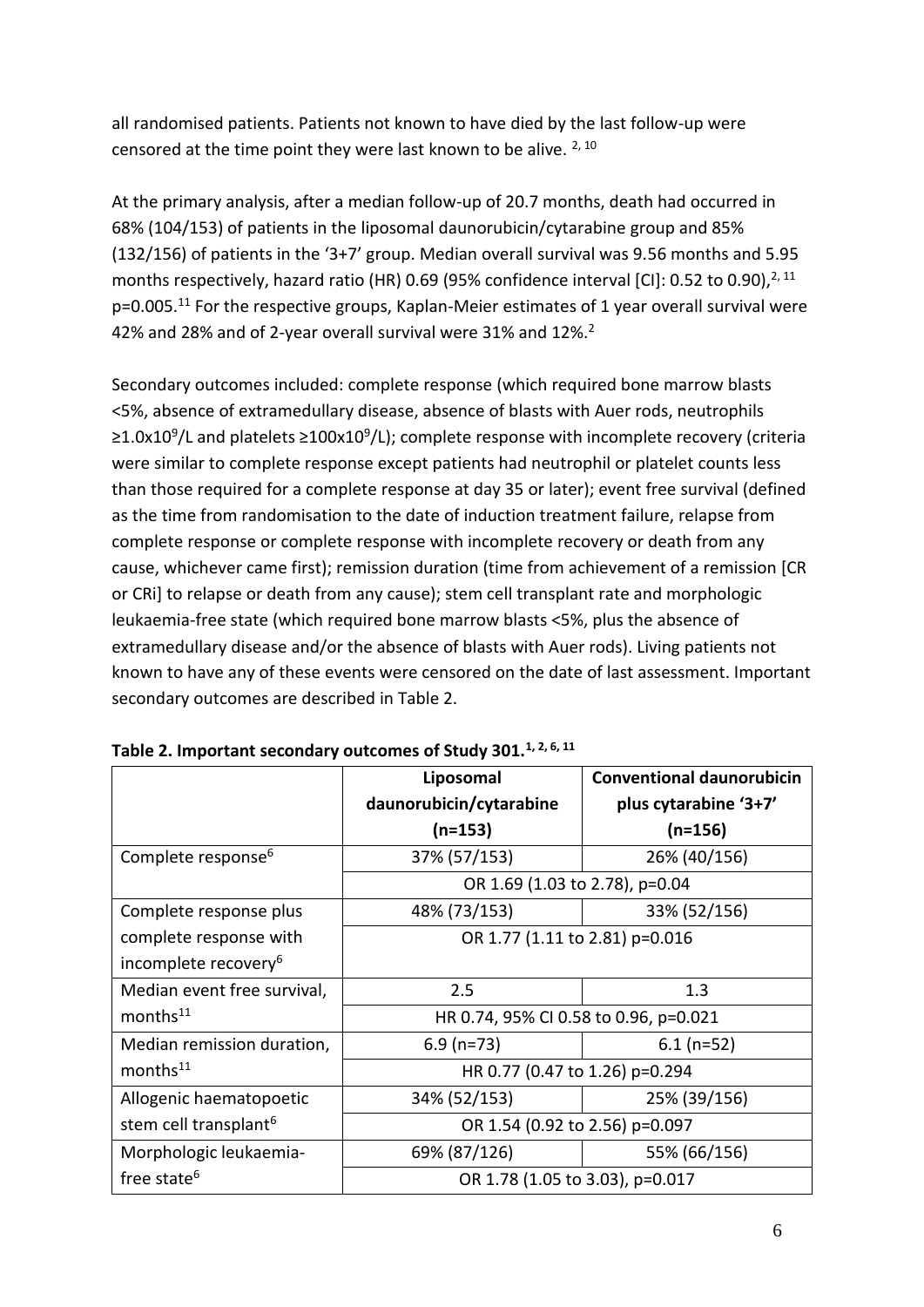'3+7' = 3 days daunorubicin treatment and 7 days cytarabine treatment, HR=hazard ratio, CI=confidence interval, OR=Odds ratio.

An exploratory analysis of overall survival, landmarked at the point of receiving HSCT reported results consistent with the primary analysis: median overall survival had not been reached in the liposomal daunorubicin/cytarabine group and was 10.2 months in the '3+7' group (HR 0.46 [95% CI: 0.24 to 0.89]). Data from patients that proceeded to HSCT suggest that liposomal daunorubicin/cytarabine treatment prior to HSCT was not associated with an increase in transplant related mortality after HSCT.<sup>11</sup> The study did not assess patient reported outcomes.

#### *[Other data were also assessed but remain confidential.\\*](https://www.scottishmedicines.org.uk/media/3572/20180710-release-of-company-data.pdf)*

#### **Summary of evidence on comparative safety**

The safety analysis set included all treated patients (liposomal daunorubicin/cytarabine n=153; '3+7' n=151). More patients treated with liposomal daunorubicin/cytarabine achieved a complete response and went on to receive consolidation cycles than those treated with the '3+7' regimen (32% versus 21%), which resulted in a longer median duration of overall treatment for patients in the liposomal daunorubicin/cytarabine group than in the '3+7' group, 62 days versus 41 days.<sup>2</sup> In the liposomal daunorubicin/cytarabine (n=153) and '3+7' (n=151) groups respectively, any grade of adverse event (AE) was reported for 100% of patients in both groups, related AEs in 95% in both groups, serious AEs occurred in 59% and 43%, discontinuation due to AE was 2.0% and 1.3% and death due to treatment related adverse events was recorded for 20% and 19% of patients. AEs occurring after HSCT were not counted.<sup>2, 6, 12</sup>

For the liposomal daunorubicin/cytarabine (n=153) and '3+7' (n=151) groups respectively, the most frequently reported treatment emergent AEs were febrile neutropenia (63% versus 60%), nausea (51% versus 53%), diarrhoea (46% versus 66%), constipation (43% versus 39%) and peripheral oedema (41% versus 43%).<sup>6</sup> The following AEs were also reported for the liposomal daunorubicin/cytarabine and '3+7' groups respectively within 30 days of the last dose, haemorrhage (74% versus 53%); rash (55% versus 36%); catheter/device/injection site reaction (16% versus 11%); and visual impairment (except bleeding) (12% versus 5%). $11$ 

Recovery from cytopenias may be delayed resulting in a higher incidence of low grade bleeding events and serious infections with liposomal daunorubicin/cytarabine than with '3+7' and liposomal daunorubicin/cytarabine administration includes an acute copper load with unknown risk. $6, 11$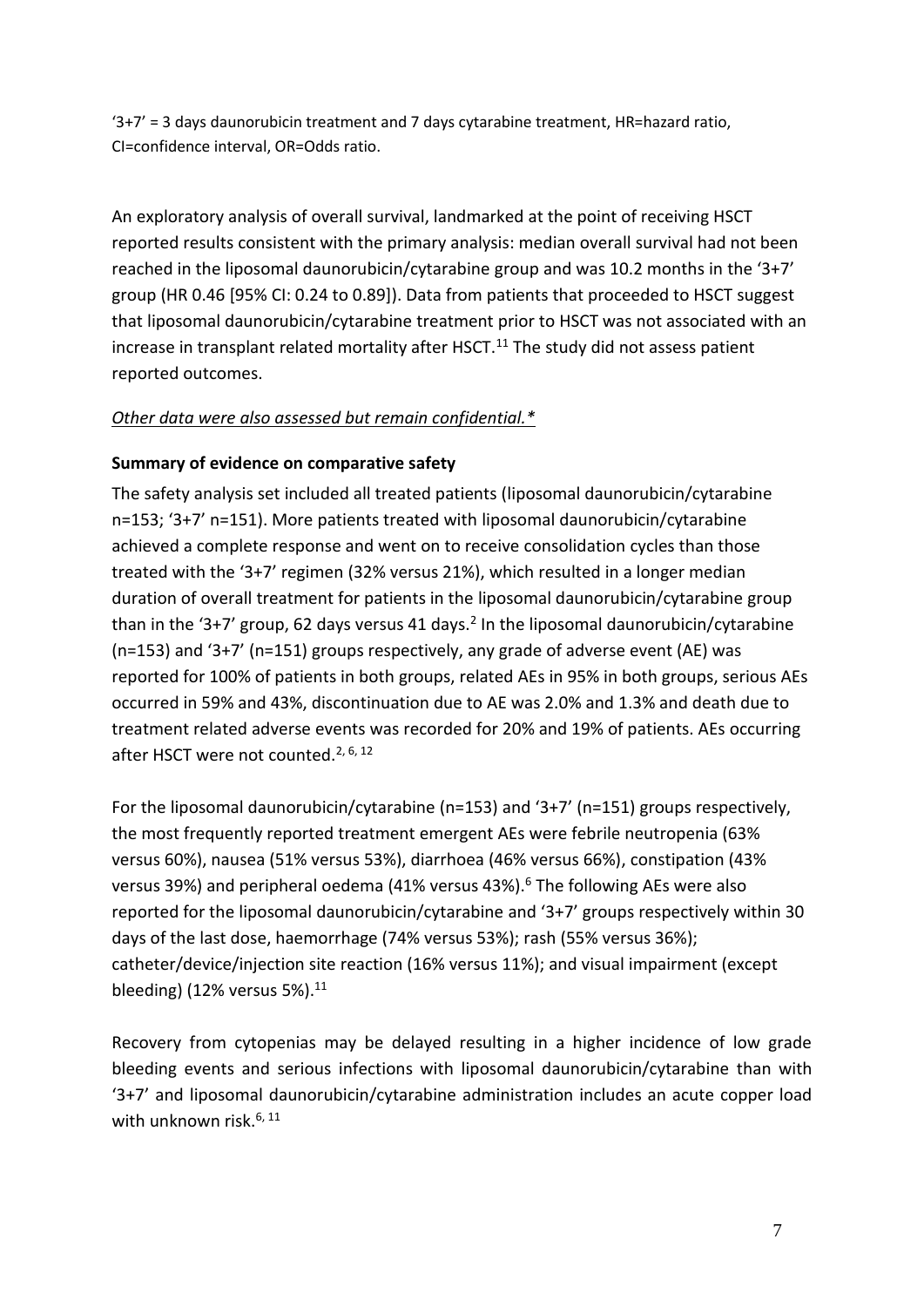#### **Summary of clinical effectiveness issues**

In the pivotal Study 301, the median overall survival was longer by 3.6 months, for patients treated with liposomal daunorubicin/cytarabine than with the conventional daunorubicin plus cytarabine '3+7' regimen, 9.56 months and 5.95 months respectively, HR 0.69 (95% CI: 0.52 to 0.90), p=0.005. Using Kaplan-Meier estimates, higher proportions of patients in the liposomal daunorubicin/cytarabine group were alive after 1 year (42% versus 28%) and 2 years (31% versus 12%) of treatment. There were also significant improvements in the secondary outcomes of event free survival and responses rates, and more liposomal daunorubicin/ cytarabine treated patients received HSCT. <sup>2</sup>

A higher proportion of patients in the liposomal daunorubicin/cytarabine group underwent HSCT than those treated with '3+7'; 34% versus 25%. Undergoing HSCT could increase survival. Treatment with liposomal daunorubicin/cytarabine resulted in more patients obtaining CR or Cri than '3+7' (48% versus 33%) and therefore increased the suitability of patients for transplant as would be expected for a more effective treatment. The decision to undergo HSCT was based on individual institutional criteria.<sup>2</sup>

Study 301 only included patients aged 60 to 75 years old. The European Medicines Agency advises that the biology of t-AML and AML-MRC are reasonably consistent across the adult population, so extrapolation of efficacy to patients with these disorders and outside this age range is appropriate.<sup>6</sup> The study had an open-label design given the significant differences in administration and visual properties of the medicines; this may have contributed to five patients randomised to the '3+7' regimen (n=156) withdrawing from the study prior to receiving study treatment. No patients randomised to treatment with liposomal daunorubicin/cytarabine withdrew from the study prior to receiving treatment. However the use of overall survival as the primary outcome is not open to bias.<sup>2</sup> Study 301 did not assess health-related quality of life.

There are some differences between the daunorubicin plus cytarabine '3+7' regimen in study 301 and the daunorubicin plus cytarabine '3+10' regimen most commonly used in Scottish practice, which may affect the generalisability8 of the study results. There is a lack of robust evidence to suggest a difference between these regimens in terms of efficacy. Clinical experts consulted by SMC considered that the FLAG-Ida regimen may also be a relevant comparator for this indication in some patients. The AML15 study which was conducted in patients with de novo or secondary AML, showed that FLAG-Ida is clinically comparable with daunorubicin plus cytarabine '3+10'. However, the majority of the patients in this study had a diagnosis of *de novo* AML, therefore comparative efficacy in patients with secondary AML (therapy-related AML or AML with myelodysplasia-related changes) is less certain. <sup>14</sup>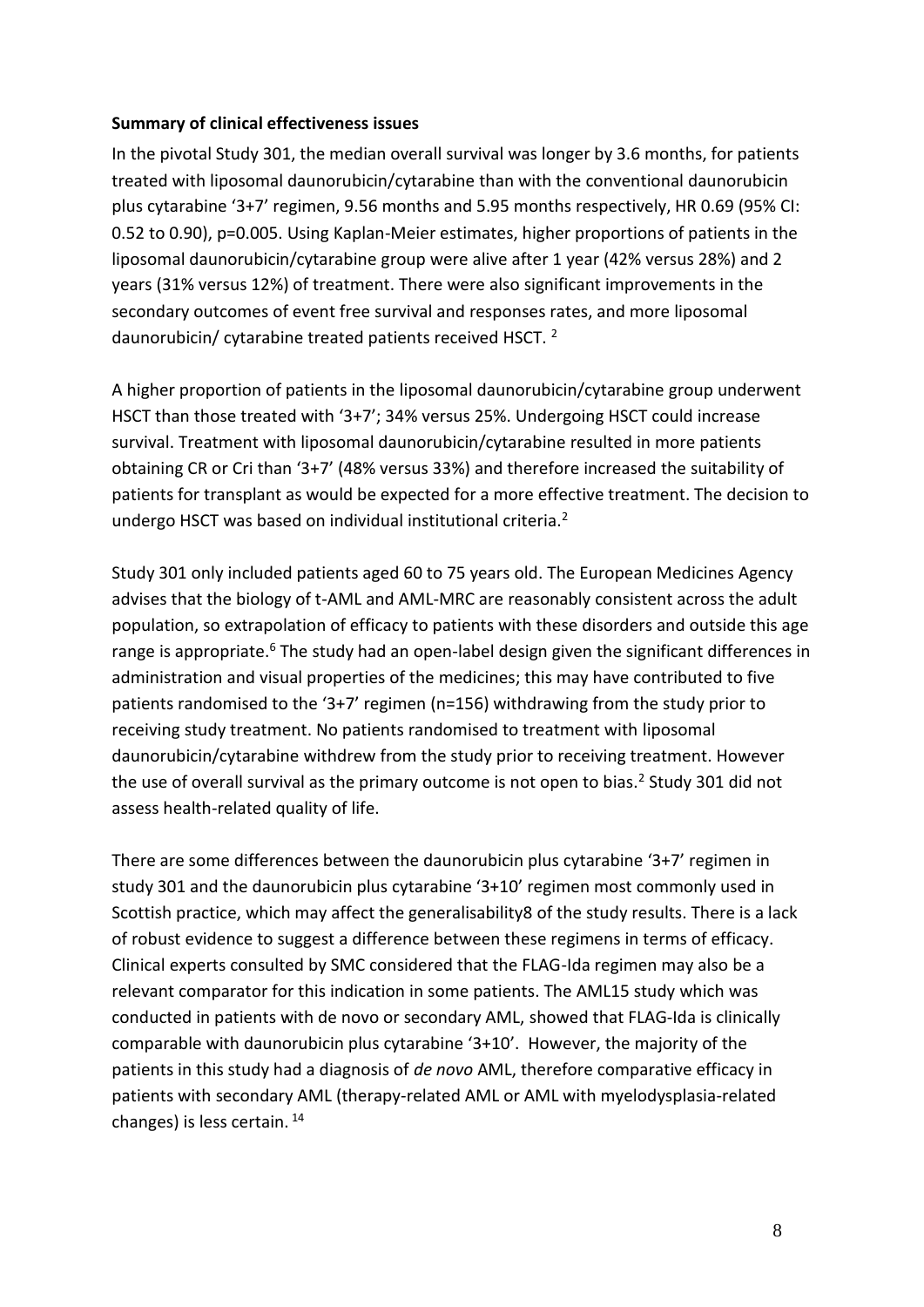SMC recently accepted midostaurin and gemtuzumab ozogamicin for AML, which are both used in combination with a daunorubicin and cytarabine regimen. Neither of these medicines has been studied in combination with liposomal daunorubicin/cytarabine for safety or efficacy.

Clinical experts consulted by SMC considered that liposomal daunorubicin/cytarabine is a therapeutic advancement as it improved overall survival and remission rates in patients with a poor prognosis in the pivotal study, and that its place in therapy would be in accordance with the licensed indication.

Patient groups noted that liposomal daunorubicin/cytarabine provides an additional treatment option with improved outcomes compared with current treatments. Liposomal daunorubicin/cytarabine would offer an increased chance for patients to receive HSCT, which is a key benefit, as it represents the only curative option for patients. Patient groups noted there were potentially serious side-effects associated with both current intensive chemotherapy regimens and with liposomal daunorubicin/cytarabine.

### Summary of patient and carer involvement

The following information reflects the views of the specified patient groups.

- We received patient group submissions from Leukaemia CARE and Bloodwise, both organisations are registered charities.
- Leukaemia CARE has received 12.6% pharmaceutical company funding in the past two years, with none from the submitting company. Bloodwise has received 0.9% pharmaceutical company funding in the past two years, including from the submitting company.
- AML is a rapidly progressing form of leukaemia with a significant symptom burden. The emotional impact of diagnosis can affect the mental health of patients and emotional stress also affects carers and family members. Patients with AML often have difficulty living independently which may be associated with financial consequences.
- Patients with secondary AML have an extremely poor prognosis. Current therapies are extremely toxic and frequently require prolonged inpatient admission.
- Liposomal daunorubicin/cytarabine provides an additional treatment option which improves the chance of remission, receiving a HSCT and increasing overall survival. Receiving a HSCT is a key benefit, as it represents the only curative option for these patients.
- Although liposomal daunorubicin/cytarabine is associated with serious adverse effects, these are similar to other chemotherapy options.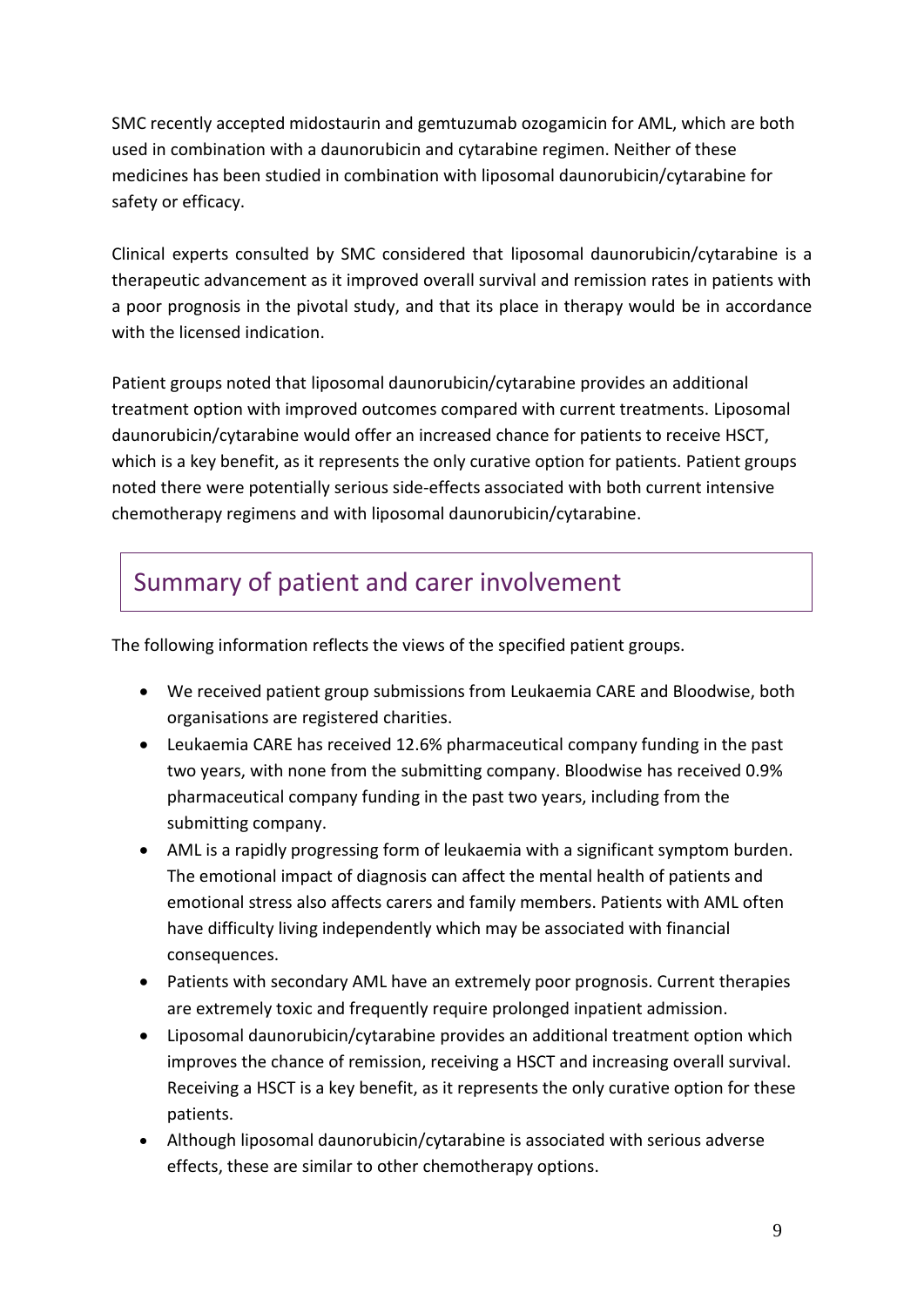### Value for money

The submitting company presented a cost-utility analysis which compared liposomal daunorubicin/cytarabine with conventional daunorubicin/cytarabine '3+7' regimen as induction chemotherapy in patients with untreated, high-risk (secondary) AML. The population in the economic analysis is based on Study 301, which enrolled patients 60 to 75 years of age. The sensitivity analysis explored including a younger population (age <60 years old) and a relative risk was applied to the probability of remission, progression and overall survival (OS) associated with the 60 to 69 years subgroup study data.

Treatment patterns in the analysis reflect Study 301 which followed North American guidelines as detailed by the National Comprehensive Cancer Network. AML patients enter the model with stable disease and receive either one or two rounds of induction therapy, after which they may achieve remission. Those who achieve remission may receive up to two rounds of consolidation (that is, 0, 1, or 2 rounds). Patients receiving 0, 1, or 2 rounds of consolidation may receive a transplant. Patients achieving remission post-induction may relapse after consolidation or transplantation. Patients who do not achieve remission postinduction may progress (receiving either non-intensive therapy, salvage therapy, or best supportive care) or receive a transplant. The model uses a survival-partition approach over a 30-year time horizon, with distinct survival curves for patient cohorts defined by their treatment pathway. For each cohort, the number of patients in each health state (eventfree, progressed, and death) at each model cycle are calculated using the OS and event-free survival patient-level data from Study 301. Standard parametric fits were assigned to extrapolate these curves beyond the trial follow-up. Adverse events occurring with at least 5% frequency in Study 301 are also included in the model.

Patient quality of life is tracked over the analysis time horizon. Patients derive health utilities according to their AML state and incur disutilities associated with the treatment received (induction/consolidation/transplant) and the treatment setting (inpatient/outpatient). The utility values used in the model were derived from an in-house vignette-based study in a general population sample.

The model includes medicine acquisition and administration costs for liposomal daunorubicin/ cytarabine, '3+7' regimen, and other medicines used in non-intensive and salvage therapy, considering the treatment regimen and dosage size. Other costs include transplant costs, monitoring costs, and AEs costs. It is assumed 50% of liposomal daunorubicin/cytarabine consolidation infusions are being carried out in an outpatient setting, while 100% of the '2+5' consolidation regimen infusions (associated with '3+10' induction) are inpatient.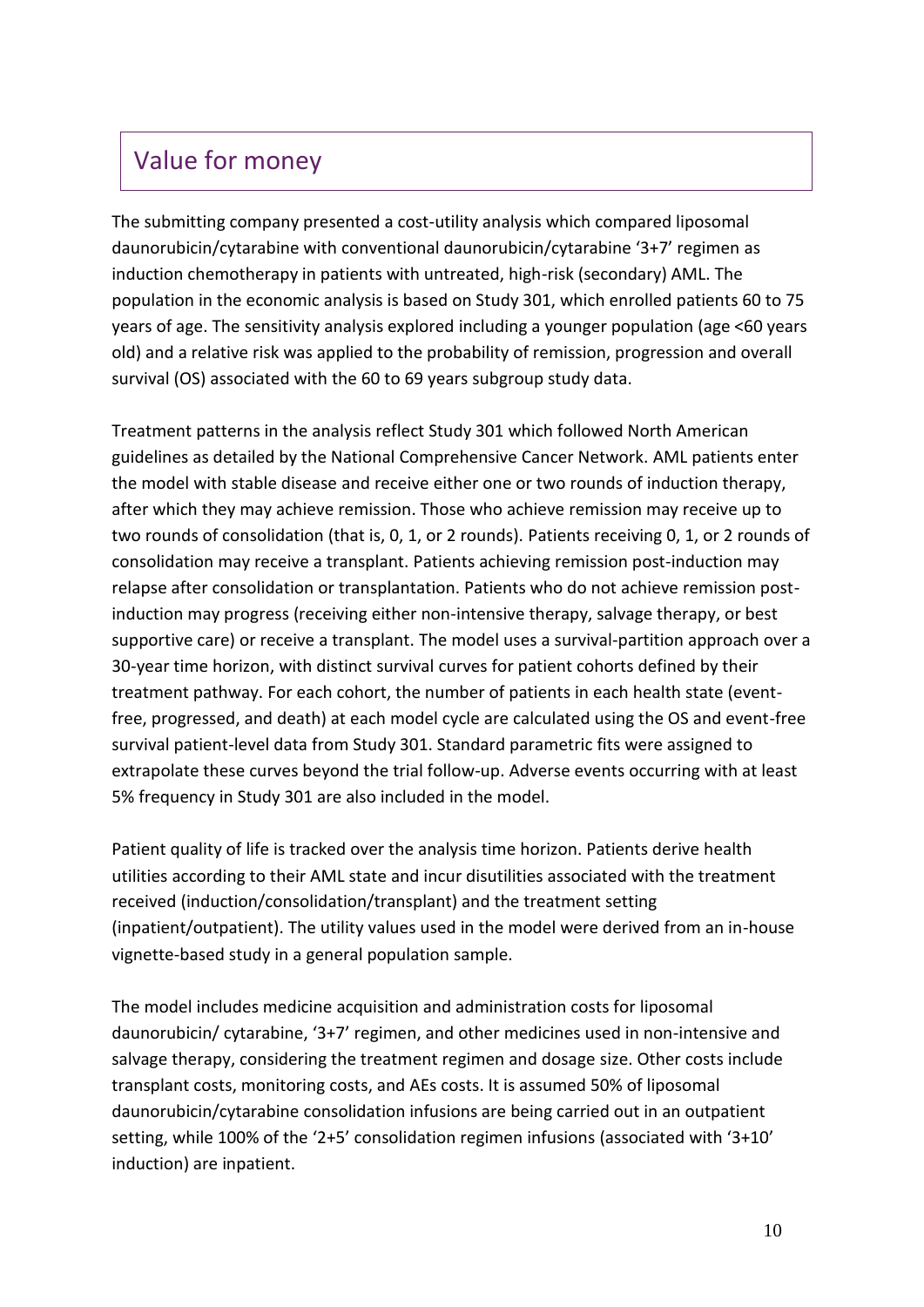A Patient Access Scheme (PAS) was proposed by the submitting company and assessed by the Patient Access Scheme Assessment Group (PASAG) as acceptable for implementation in NHSScotland.

In the base case analysis the company estimated an incremental cost-effectiveness ratio (ICER) of £24,314 based on a quality-adjusted life-year (QALY) gain of 1.31. The majority of life years and associated QALYs gained is achieved in the post-transplant remission state of the model. Table 3 presents selected key parameters and scenarios to which the ICER was most sensitive in the deterministic analysis.

| <b>Analysis</b> | Parameter                                                 | <b>ICER</b> |
|-----------------|-----------------------------------------------------------|-------------|
| 1               | Alternative fit for liposomal daunorubicin/ cytarabine    | £38,635     |
|                 | post-HSCT OS - log-normal                                 |             |
| $\overline{2}$  | Probability of achieving post-induction response - no     | £25,092     |
|                 | treatment effect                                          |             |
| 3               | Post-HSCT survival assumed to be 1.34 SMR                 | £26,649     |
| $\overline{4}$  | Responders post-HSCT do not remain relapse-free           | £39,450     |
| 5               | Utilities of health states reduced by 20%                 | £26,867     |
| 6               | Time horizon - 5 years                                    | £64,782     |
| 7               | Time horizon - 10 years                                   | £37,011     |
| 8               | Time horizon - 15 years                                   | £29,047     |
| 9               | '3+10' dosing from UK guidelines                          | £19,269     |
| 10              | 30% of patients age < 60 years                            | £19,429     |
| 11              | 20% of patients age < 60 years and no age effect on       | £22,347     |
|                 | response rate                                             |             |
| 12              | Scenario analysis to reflect Scottish treatment regimens; | £35,603     |
|                 | responders post-transplant allowed to relapse; 1.34 SMR   |             |
|                 | for post-HSCT mortality                                   |             |
| 13              | Assume 100% liposomal daunorubicin/ cytarabine            | £27,354     |
|                 | consolidation delivered in inpatient setting              |             |
| 14              | Alternative utility values using UK study which assumes   | £27,709     |
|                 | equal disutility for both treatments                      |             |

#### **Table 3: Deterministic sensitivity analysis results**

OS, overall survival; SMR, standardised mortality ratio; HSCT, haematopoietic stem cell transplant; ICER, incremental cost-effectiveness ratio

Several uncertainties and limitations relating to the economic case presented were identified:

 The base case analysis assumes HSCT is a cure as patients responding to treatment and receiving a HSCT remain in remission throughout the time horizon of the analysis and their mortality risk is referenced to the general population. SMC clinical experts suggest a relapse rate post-HSCT of around 30% and a long-term mortality rate of around 50%. When the base case assumption is relaxed the ICER increases (analysis 3 and 4).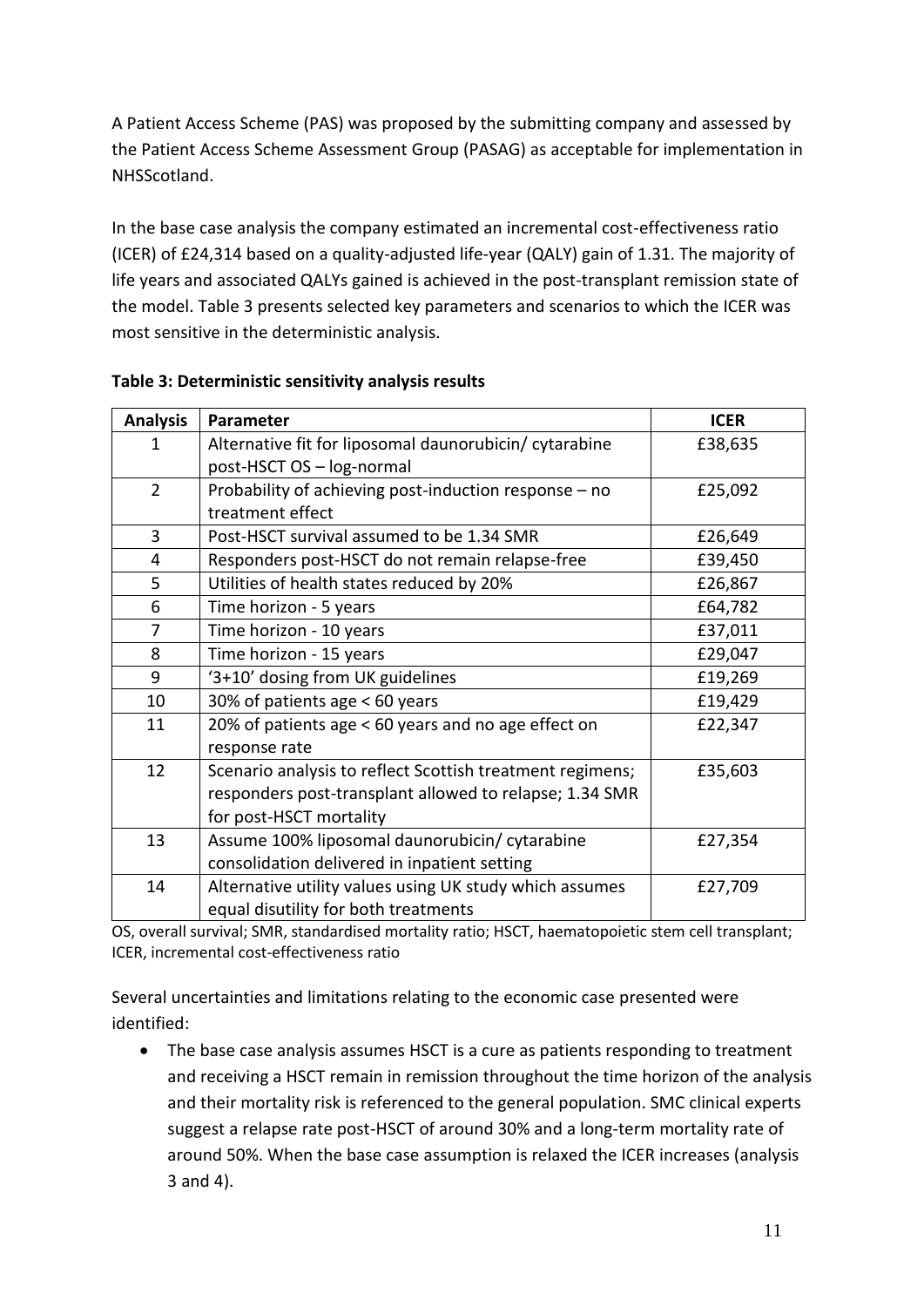- Health utility scores were derived from a vignette-based time-trade-off study using a general population sample. No mapping onto EQ-5D was attempted and preference for health states was elicited by individuals not having the disease, hence limiting comparability with other interventions and across other disease areas. When alternative utilities from published studies where no difference in disutility between treatments is assumed, the ICER increases (analysis 13).
- The majority of life years and associated QALY gains are derived in the posttransplant remission state of the model through extrapolation of OS. The extrapolation is based on patient-level data from a small number of patients in the study which are heavily censored towards the end of the follow-up. Hence the extrapolation is subject to uncertainty and the ICER seems to be sensitive to the choice of parametric model for extrapolating OS (analysis 1), but also to shorter time horizons (analysis 6-8). Using a shorter time horizon also seems more plausible in the context of an end-of-life treatment.
- The '3+7' induction regimen used in the analysis as the comparator differs slightly from the '3+10' regimen used in Scottish practice, but the general consensus among clinical experts is that no major differences in clinical efficacy are expected between these two regimens. An alternative scenario using '3+10' dosing from UK guidelines was provided (analysis 9), the decrease in the ICER being mainly driven by a considerably lower number of days in hospital, with liposomal daunorubicin/cytarabine., FLAG-Ida is another relevant comparator used in Scotland according to clinical experts, particularly in fitter patients, but was not included in the economic analysis. Further evidence from the AML15 study shows that FLAG-Ida is clinically comparable with 3+10, but associated with increased resource use. However, as described above, the majority of patients in this study had de novo AML.
- The model population does not reflect the full licensed indication which has no age restriction. The model did explore the impact of a younger population (<60, 56.5 mean age) with the clinical effects in this population extrapolated from the 60 to 69 study population with some adjustments. These adjustments are subject to uncertainty and seem to imply the relative effectiveness of liposomal daunorubicin/cytarabine against the '3+7' regimen in terms of OS is higher in the younger population than it is in the reference study population (analysis 10). This is not supported by study data as a comparison of age stratified study data (60 to 69 versus 70 to 75) suggests an opposite effect of age on OS. Analysis 11 above which assumes the same response rate as observed in the study population provides a more appropriate estimate of the impact on the ICER of including a proportion of patients aged < 60 years.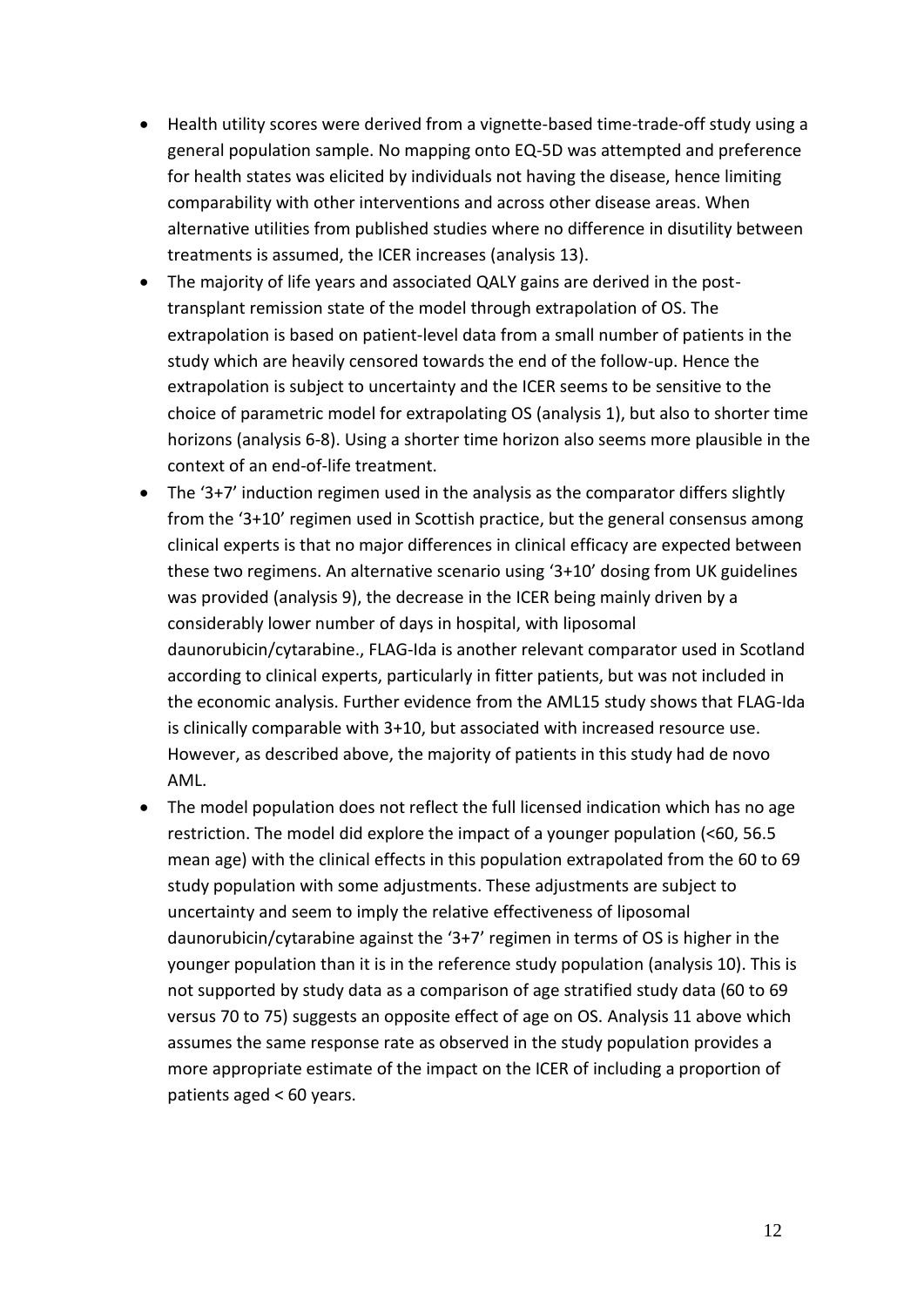# Impact beyond direct health benefits and on specialist services

Liposomal daunorubicin/cytarabine is administered as a 90 minute intravenous infusion on 2 or 3 separate days compared with the '3+10' regimen which includes a twice daily infusion of cytarabine over 10 or 8 days. This is expected to translate to shorter and fewer inpatient stays. Improving patient wellbeing through disease remission or reducing time in hospital would have a positive impact on the patient's family and carers. It may allow a return to normal every day routine and reduce the emotional, physical and financial burden on families and carers.

### Costs to NHS and Personal Social Services

The submitting company estimated there would be 19 patients eligible for treatment with liposomal daunorubicin/cytarabine per year.

SMC is unable to publish the with PAS budget impact due to commercial in confidence issues. A budget impact template is provided in confidence to NHS health boards to enable them to estimate the predicted budget with the PAS.

### Conclusion

The Committee also considered the benefits of liposomal daunorubicin/cytarabine in the context of the SMC decision modifiers that can be applied when encountering high costeffectiveness ratios and agreed that the following criteria were satisfied: a substantial improvement in life expectancy and the potential to bridge to a definitive therapy. In addition, as liposomal daunorubicin/cytarabine is an ultra-orphan medicine, SMC can accept greater uncertainty in the economic case.

After considering all the available evidence and application of the appropriate SMC modifiers, the Committee accepted liposomal daunorubicin/cytarabine for use in NHSScotland.

### Additional information: guidelines and protocols

The European LeukemiaNet consensus guidance "Diagnosis and management of AML in adults: 2017 ELN recommendations from an international expert panel" was published in November 2016.<sup>7</sup> Standard intensive induction chemotherapy is recommended to comprise seven days of cytarabine continuous infusion (100 to 200 mg/m<sup>2</sup>) and three days of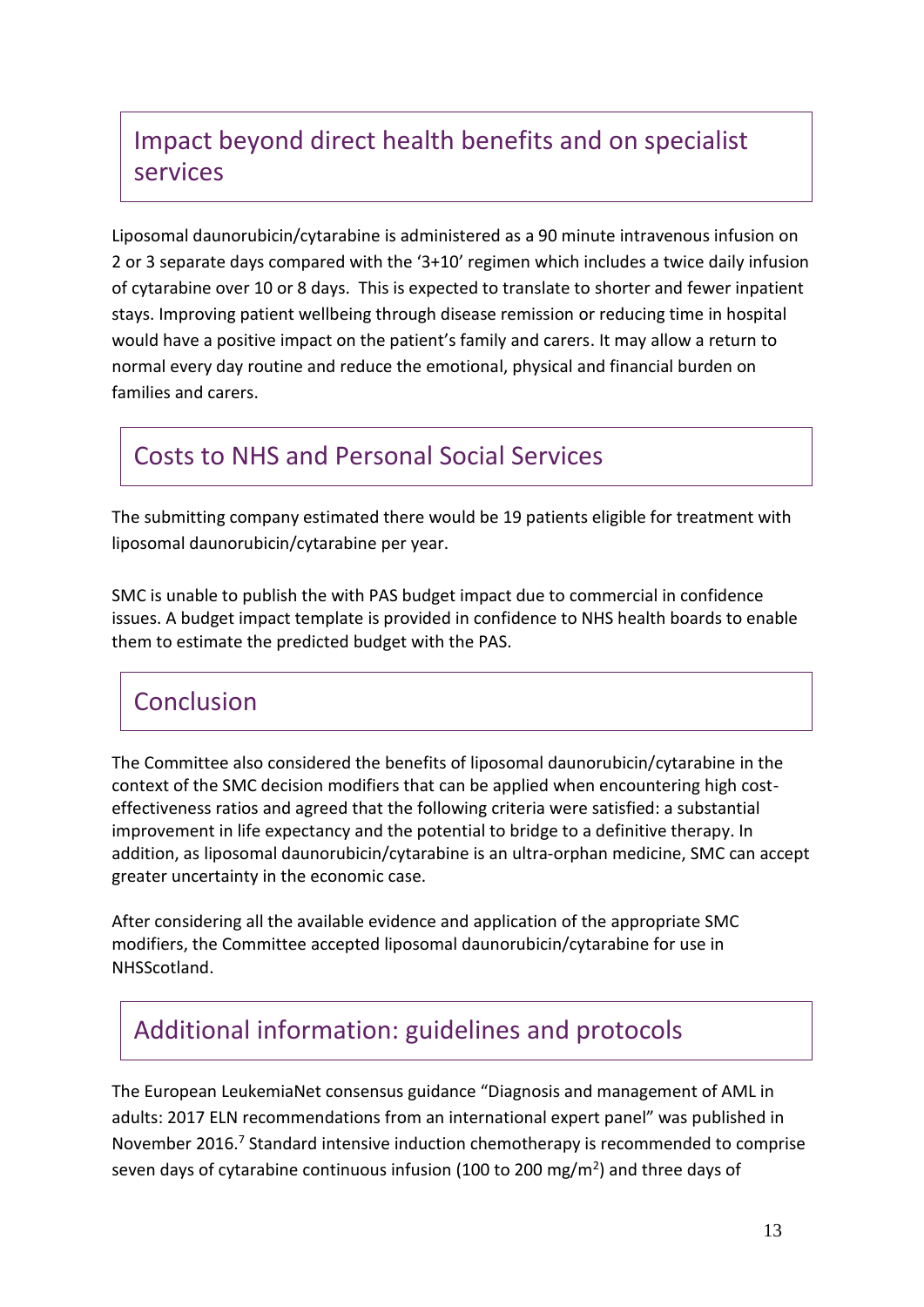anthracycline (eg daunorubicin 60mg/m<sup>2</sup>). Consolidation therapy recommended in the guidance include allogeneic SCT (adverse or intermediate risk genetics), or between two and four cycles of intermediate dose cytarabine.<sup>7</sup>

The European Society for Medical Oncology (ESMO) published guidance entitled "Acute myeloblastic leukaemias in adult patients: ESMO clinical practice guidelines for diagnosis, treatment and follow-up" in August 2013.<sup>4</sup> The ESMO guidance recommends that "induction chemotherapy should include an anthracycline and cytarabine with the particularly wellknown and time-honoured '3+7' regimen…Consolidation therapy in AML is warranted once patients have reached clinical and haematological remission. There is no consensus on a single 'best' post-remission treatment."<sup>4</sup>

The British Committee for Standards in Haematology (BCSH) published Guidelines on the management of acute myeloid leukaemia in adults in 2006.<sup>13</sup> This guidance has been archived.

These guidelines predate the licensing of liposomal daunorubicin/cytarabine.

# Additional information: comparators

Conventional daunorubicin plus cytarabine regimen and fludarabine, cytarabine, granulocytecolony stimulating factors and idarubicin (FLAG-Ida) regimen.

|  | Cost of relevant comparators |  |
|--|------------------------------|--|
|  |                              |  |

| Medicine                                 | Dose Regimen                                                                                                                    | Cost per cycle (£) |
|------------------------------------------|---------------------------------------------------------------------------------------------------------------------------------|--------------------|
| Liposomal<br>daunorubicin/<br>cytarabine | <b>Induction</b><br>Cycle 1<br>daunorubicin $44mg/m2$ and<br>cytarabine 100mg/m <sup>2</sup> IV infusion<br>on days 1, 3, and 5 | 27,486             |
|                                          | Cycle 2<br>daunorubicin $44mg/m2$ and<br>cytarabine 100mg/m <sup>2</sup> IV infusion<br>on days 1 and 3                         | 18,324             |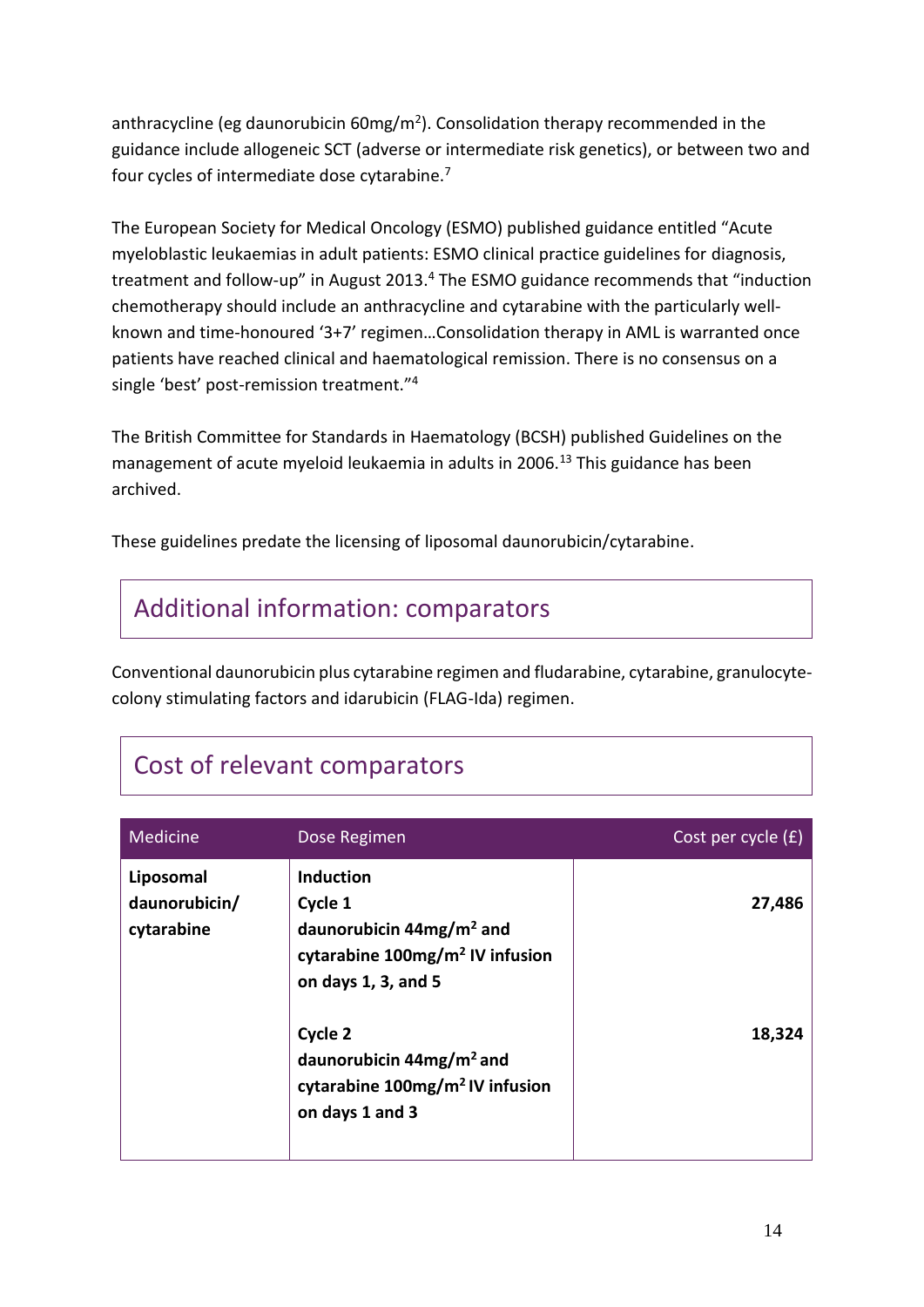|                                   | <b>Consolidation</b><br>daunorubicin 29mg/m <sup>2</sup> and<br>cytarabine 65mg/m <sup>2</sup> IV infusion<br>on days 1 and 3                                                                                                                                                                                                                                    | 18,324         |
|-----------------------------------|------------------------------------------------------------------------------------------------------------------------------------------------------------------------------------------------------------------------------------------------------------------------------------------------------------------------------------------------------------------|----------------|
| Daunorubicin<br>Cytarabine '3+10' | Induction<br>Cycle 1<br>daunorubicin 60mg/m <sup>2</sup> IV infusion<br>on days 1 to 3<br>cytarabine 100mg/m <sup>2</sup> IV infusion<br>twice daily on days 1 to 10                                                                                                                                                                                             | 1,334          |
|                                   | Cycle 2<br>daunorubicin 50mg/m <sup>2</sup> IV infusion<br>on days 1 to 3<br>cytarabine 100mg/m <sup>2</sup> IV infusion<br>twice daily on days 1 to 8                                                                                                                                                                                                           | 1,106          |
|                                   | Consolidation<br>Patients <60 years old<br>cytarabine 3g/m <sup>2</sup> IV infusion twice<br>daily on days 1, 3 and 5                                                                                                                                                                                                                                            | 1,185          |
|                                   | Patients ≥60years old<br>cytarabine 1.5g/m <sup>2</sup> IV infusion<br>twice daily on days 1, 3 and 5                                                                                                                                                                                                                                                            | 593            |
| FLAG-Ida                          | Induction<br>Cycle 1 and 2<br>fludarabine 30mg/m <sup>2</sup> IV infusion<br>on days 1 to 5<br>cytarabine $2,000$ mg/m <sup>2</sup> (<60 years)<br>or 1,000mg/m <sup>2</sup> ( $\geq$ 60 years) IV<br>infusion on days 1 to 5<br>filgrastim 300 micrograms s/c once<br>daily for 7 days<br>Idarubicin 8mg/m <sup>2</sup> IV infusion daily<br>on days 3, 4 and 5 | 2,961 to 3,320 |

*Doses are for general comparison and do not imply therapeutic equivalence. Costs from MIMS online on 02 November 2018 (Vyxeos*®*) and BNF online on 02 November 2018 (cytarabine and daunorubicin). Costs calculated using assuming a body surface area of 1.8m<sup>2</sup> and the full cost*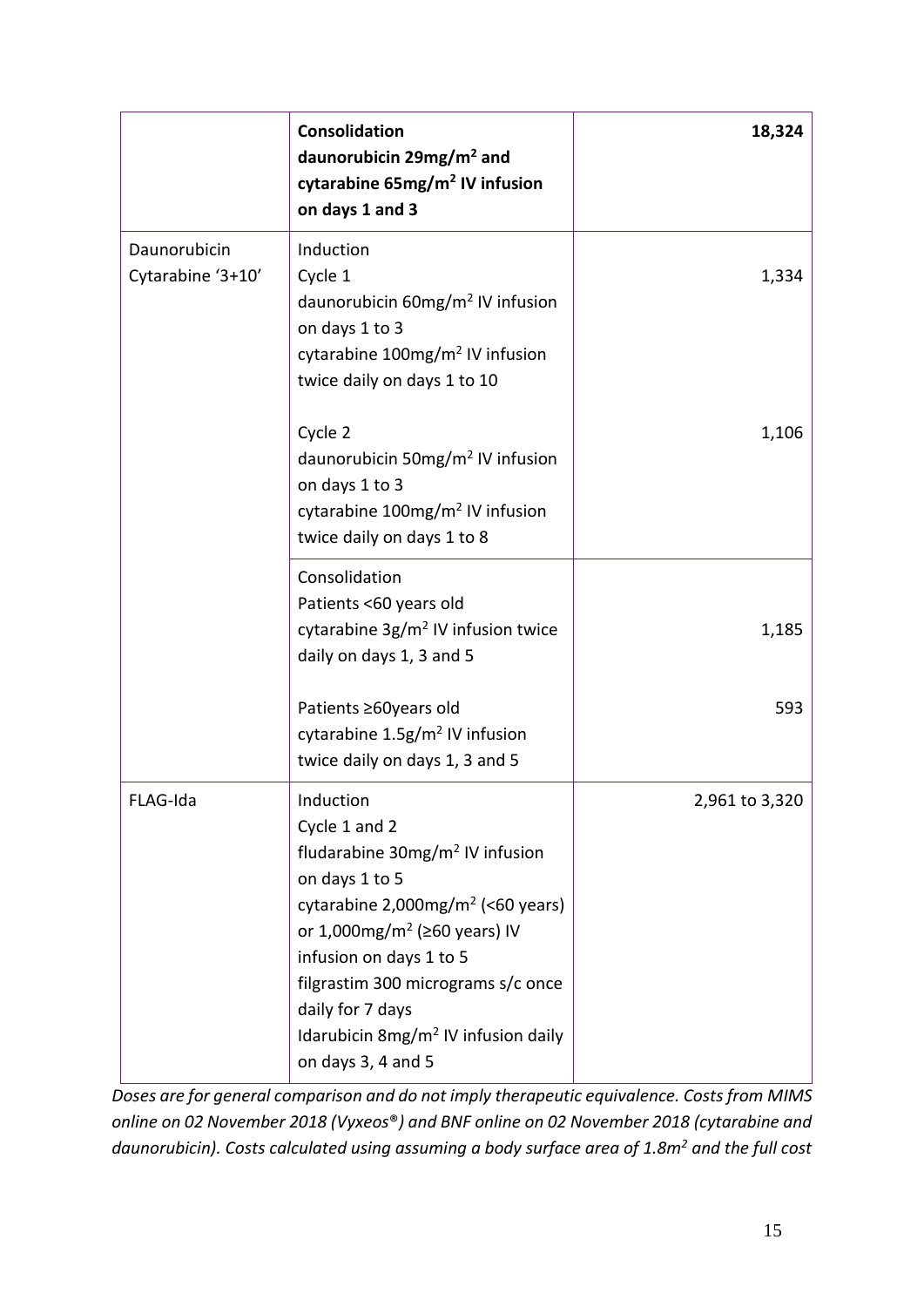*of vials/ampoules assuming wastage. Costs do not take any patient access schemes into consideration.*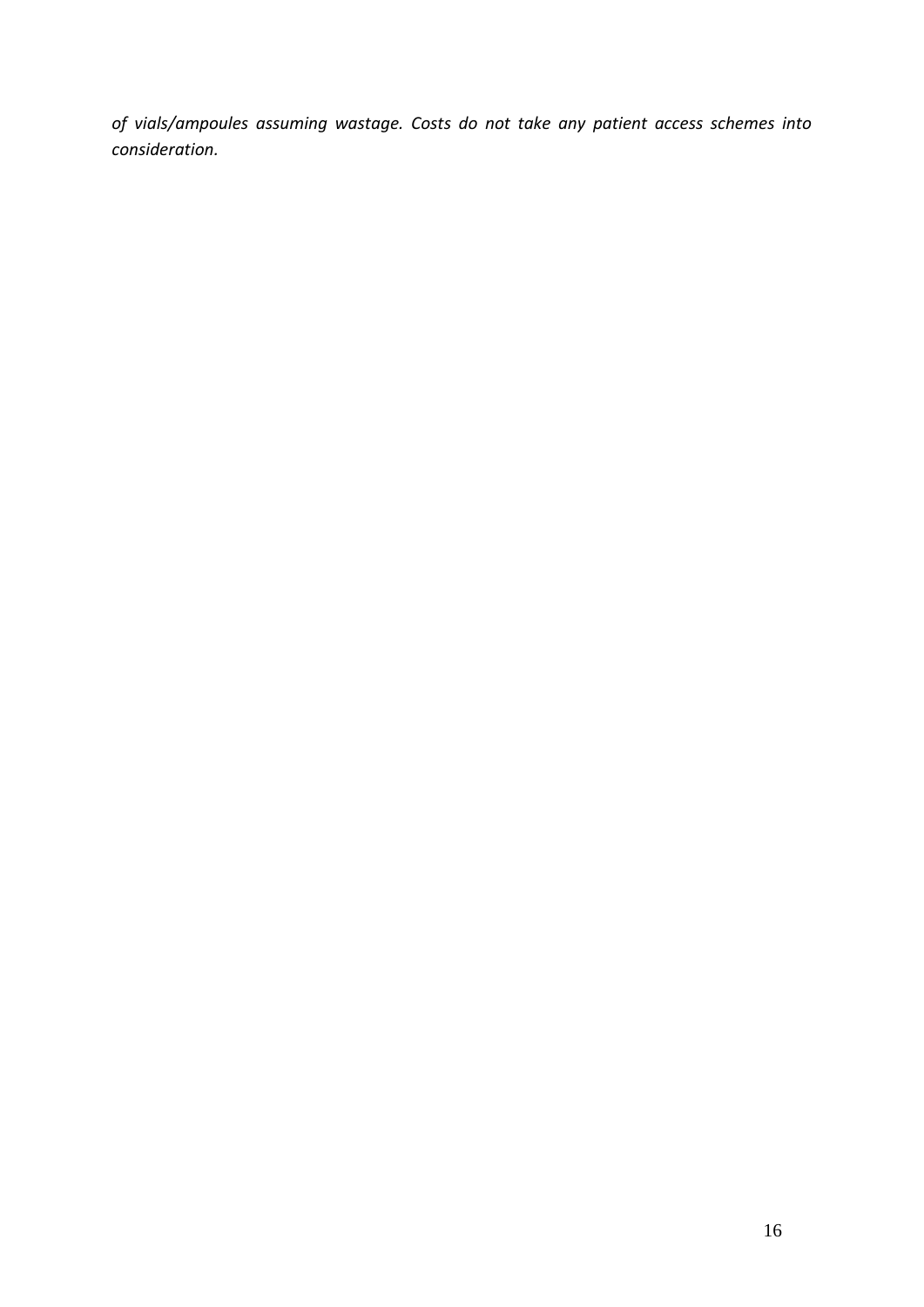#### **References**

1. Liposomal formulation of daunorubicin and cytarabine (Vyxeos®) Summary of product characteristics. Jazz Pharmaceuticals Ireland Ltd. Electronic Medicines Compendium [www.medicines.org.uk/emc/](file:///C:/Users/alanm/Desktop/www.medicines.org.uk/emc/) Last updated (03/09/2018).

2. Lancet JE, Uy GL, Cortes JE, Newell LF, Lin TL, Ritchie EK*, et al.* CPX-351 (cytarabine and daunorubicin) Liposome for Injection Versus Conventional Cytarabine Plus Daunorubicin in Older Patients With Newly Diagnosed Secondary Acute Myeloid Leukemia. J Clin Oncol. 2018:JCO2017776112.

3. DynaMedPlus. Acute myeloid leukemia (AML). 2018 [cited; Available from: [http://www.dynamed.com/topics/dmp~AN~T114798/Acute-myeloid-leukemia-AML#sec-](http://www.dynamed.com/topics/dmp~AN~T114798/Acute-myeloid-leukemia-AML#sec-Overview-and-Recommendations)[Overview-and-Recommendations.](http://www.dynamed.com/topics/dmp~AN~T114798/Acute-myeloid-leukemia-AML#sec-Overview-and-Recommendations)

4. Fey M BC, on behalf of the ESMO Guidelines Working Group,. Acute myeloblastic leukaemias in adult patients: ESMO Clinical Practice Guidelines for diagnosis, treatment and follow-up. Ann Oncol. 2013;24 Suppl 6:vi138-43.

5. ISD Scotland. Cancer Statistics. Acute myeloid leukaemia: ICD-10 C92.0. Annual incidence. [cited 25 October 2018]; Available from: [http://www.isdscotland.org/Health-](http://www.isdscotland.org/Health-Topics/Cancer/Cancer-Statistics/Leukaemias/#myeloid)[Topics/Cancer/Cancer-Statistics/Leukaemias/#myeloid.](http://www.isdscotland.org/Health-Topics/Cancer/Cancer-Statistics/Leukaemias/#myeloid)

6. European Medicines Agency. European Public Assessment Report: daunorubicin / cytarabine (Vyxeos®) 28/06/2018. EMEA/H/C/004282/0000. Available at: [https://www.ema.europa.eu/documents/assessment-report/vyxeos-epar-public](https://www.ema.europa.eu/documents/assessment-report/vyxeos-epar-public-assessment-report_en.pdf)[assessment-report\\_en.pdf.](https://www.ema.europa.eu/documents/assessment-report/vyxeos-epar-public-assessment-report_en.pdf)

7. Dohner H, Estey E, Grimwade D, Amadori S, Appelbaum FR, Buchner T*, et al.* Diagnosis and management of AML in adults: 2017 ELN recommendations from an international expert panel. Blood. 2017;129(4):424-47.

8. Hulegardh E, Nilsson C, Lazarevic V, Garelius H, Antunovic P, Rangert Derolf A*, et al.* Characterization and prognostic features of secondary acute myeloid leukemia in a population-based setting: a report from the Swedish Acute Leukemia Registry. Am J Hematol. 2015;90(3):208-14.

9. Vardiman JW, Thiele J, Arber DA, Brunning RD, Borowitz MJ, Porwit A*, et al.* The 2008 revision of the World Health Organization (WHO) classification of myeloid neoplasms and acute leukemia: rationale and important changes. Blood. 2009;114(5):937.

10. ClinicalTrials.gov. Phase III Study of CPX-351 Versus 7+3 in Patients 60-75 Years Old With Untreated High Risk (Secondary) Acute Myeloid Leukemia (301). Available at: [https://clinicaltrials.gov/ct2/show/NCT01696084.](https://clinicaltrials.gov/ct2/show/NCT01696084)

11. Center for Drug Evaluation and Research US Food and Drug Administration. NDA Multidisciplinary Review and Evaluation: NDA 209401 Vyxeos® (daunorubicin and cytarabine) liposome. 2017. Available at:

[https://www.accessdata.fda.gov/drugsatfda\\_docs/nda/2017/209401Orig1s000Multidiscipli](https://www.accessdata.fda.gov/drugsatfda_docs/nda/2017/209401Orig1s000MultidisciplineR.pdf) [neR.pdf.](https://www.accessdata.fda.gov/drugsatfda_docs/nda/2017/209401Orig1s000MultidisciplineR.pdf)

12. Medeiros BC LJ, Cortes JE, Newell LF, Lin TL, Ritchie EK, et al,. Rates of Adverse Events per Patient-Year in a Randomized, Phase 3 Study of CPX-351 Versus 7+ 3 in Older Adults with Newly Diagnosed, Treatment-Related Acute Myeloid Leukemia (AML) or AML with Myelodysplasia-Related Changes. .

13. British Committee for Standards in Haematology, Milligan DW, Grimwade D, Cullis JO, Bond L, Swirsky D*, et al.* Guidelines on the management of acute myeloid leukaemia in adults. Br J Haematol. 2006;135(4):450-74.